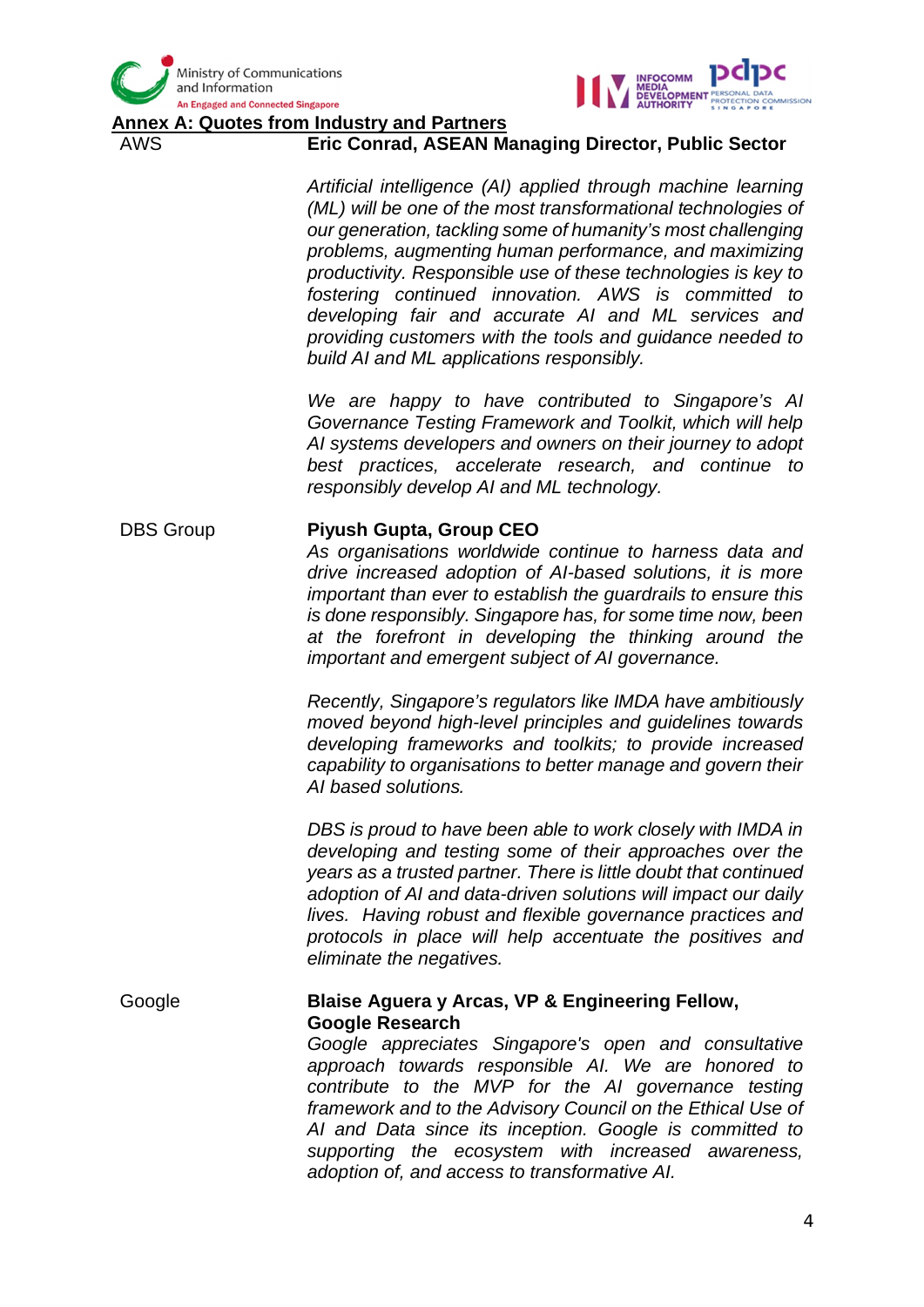



| Transport<br>Land<br>Authority | Ng Lang, CE<br>The Land Transport Authority is in the nascent stage of<br>exploring the use of AI to augment our work processes, and<br>we are mindful that there should be clear guidelines and<br>processes in place for safe and responsible application of the<br>technology.<br>In this regard, we are glad that our joint project with NCS<br>contributed to the early testing of IMDA/PDPC's<br>AI<br>Governance Testing Framework and Toolkit.                                                                                                                                                                                                   |
|--------------------------------|----------------------------------------------------------------------------------------------------------------------------------------------------------------------------------------------------------------------------------------------------------------------------------------------------------------------------------------------------------------------------------------------------------------------------------------------------------------------------------------------------------------------------------------------------------------------------------------------------------------------------------------------------------|
| Meta                           | Erin Egan, Vice President and Chief Privacy Officer,<br><b>Public Policy</b><br>Singapore's AI governance testing framework and toolkit is a<br>positive development towards the implementation of AI<br>Ethical principles into product development processes, and a<br>valuable instrument to quide the industry in deploying<br>trustworthy AI systems.<br>We look forward to continued collaborations with the<br>Singapore IMDA, as we work towards our shared goal of<br>developing and using AI responsibly.                                                                                                                                      |
| Microsoft                      | <b>Brad Smith, President and Vice Chair, Microsoft</b><br>To foster trust in AI and ensure that its benefits are broadly<br>distributed, we must commit to responsible practices around<br>its development and deployment. We at Microsoft applaud<br>the Singapore Government's leadership in this area.<br>By creating practical resources like the AI Governance<br>Testing Framework and Toolkit, Singapore is helping<br>build robust governance and<br>organizations<br>testing<br>processes. Everyone has a stake in this issue, and we are all<br>better off when AI tools uphold respect for fairness, safety,<br>and other fundamental rights. |
| <b>Singapore Airlines</b>      | George Wang, Senior Vice President Information<br><b>Technology</b><br>Singapore Airlines brought its strong data science and<br>artificial intelligence (AI) expertise and capabilities to IMDA's<br>Al Governance Testing framework, contributing to efforts to<br>make it a Minimal Viable Product.<br>Through this partnership, we gained insights that enhance<br>our own digital capabilities. We will continue to support<br>Singapore's initiatives and efforts to build a trustworthy AI<br>environment.                                                                                                                                        |
| NCS (Part of Singtel<br>Group) | Ng Kuo Pin, CEO, NCS<br>As more AI technologies are applied across enterprise<br>products and services to help transform the economy and                                                                                                                                                                                                                                                                                                                                                                                                                                                                                                                 |

*improve peoples' lives, there's a growing concern in the tech*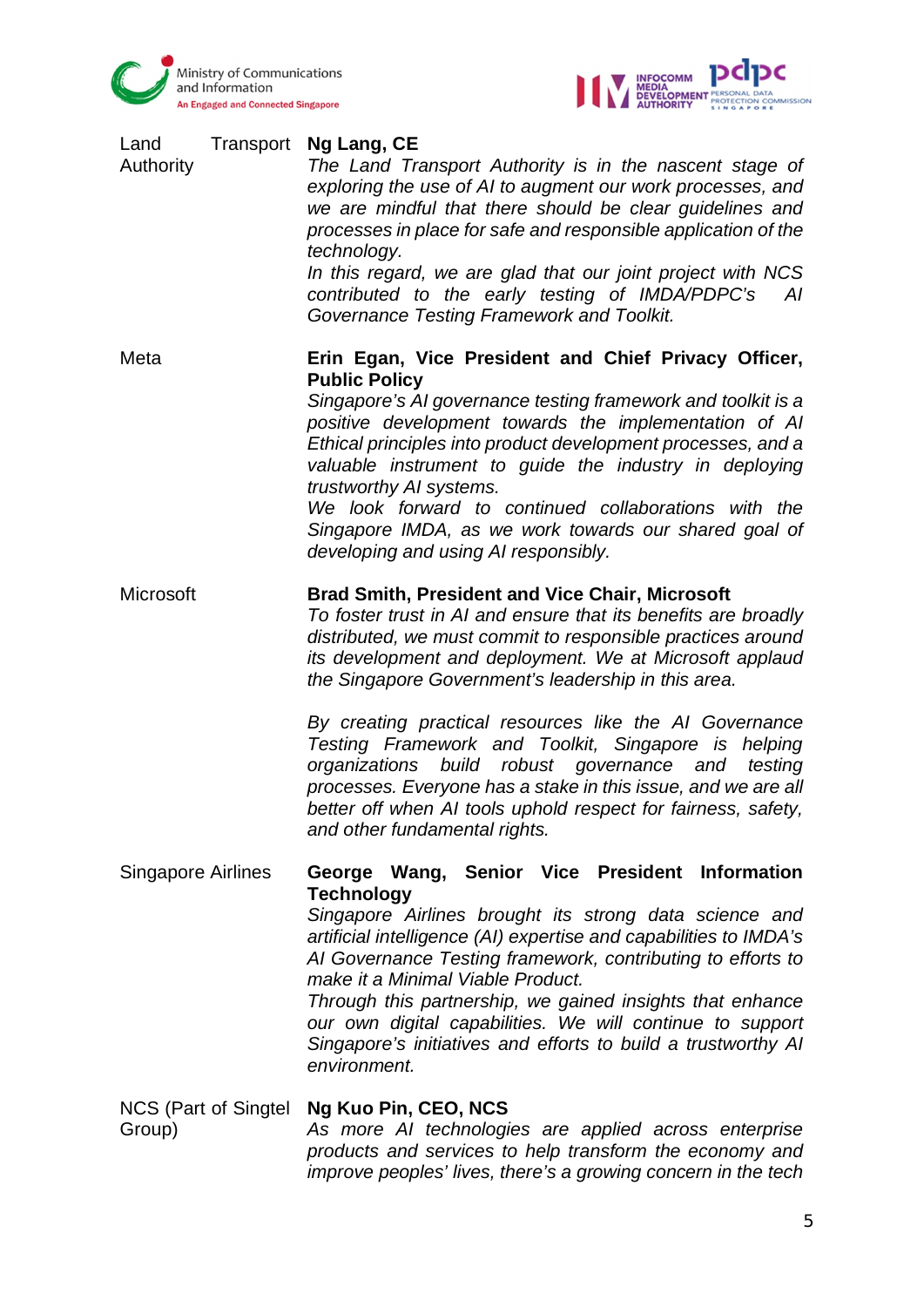



*industry whether AI systems are being rigorously tested to generate explainable, transparent and fair decisions.*

 *At NCS, we are focused on building and deploying highly specialised and responsible AI applications and solutions to meet the growing demand for intelligent automation and managed services. With our AI specialists, platforms and services, we co-create AI-driven solutions that deliver actionable insights to help our clients make better decisions. In April this year, we had the opportunity to work with IMDA/PDPC to test the alpha version of AI Governance Testing Framework software on one of our projects in the transportation sector. The release of such a framework serves as a good reference for the tech industry and contributes greatly to building trust in AI among our clients and user communities.*

# Standard Chartered **Pier Luigi Culazzo, Group Chief Data Officer** Bank

*Standard Chartered is delighted to have supported IMDA's AI Governance Testing Framework to create a reliable AI environment for businesses in Singapore. From integration with other jurisdictions to standardisation across industries, the use of IMDA's Framework will go towards enhancing accountability and transparency of the AI ecosystem in Singapore, motivating more organisations to deploy AI responsibly.*

*A progress like this will be integral to Singapore's vision of building a robust digital economy. As a digitally-focused financial institution leveraging AI to deliver integrated client solutions and experience, we are excited about the opportunities that this development will bring to the business community and consumers.*

### UCARE.AI **Neal Liu, Founder, CTO** *Since our first use case was published by PDPC/IMDA in 2019, UCARE.AI and PDPC/IMDA have continued building our collaborative relationship to ensure more ethical, transparent and trustworthy use of data. PDPC/IMDA's new framework provides a foundation for companies to test their AI systems, which will be valuable to many organisations.*

## X0PA.AI **Nina Alag Suri, Founder and CEO, X0PA.AI**

*Singapore is championing the very crucial role of developing a framework and toolkit for AI governance testing. The AI governance testing initiative is extremely helpful tool and guide for companies like X0PA to navigate the increasingly complex domain of AI governance and regulation for ethical*